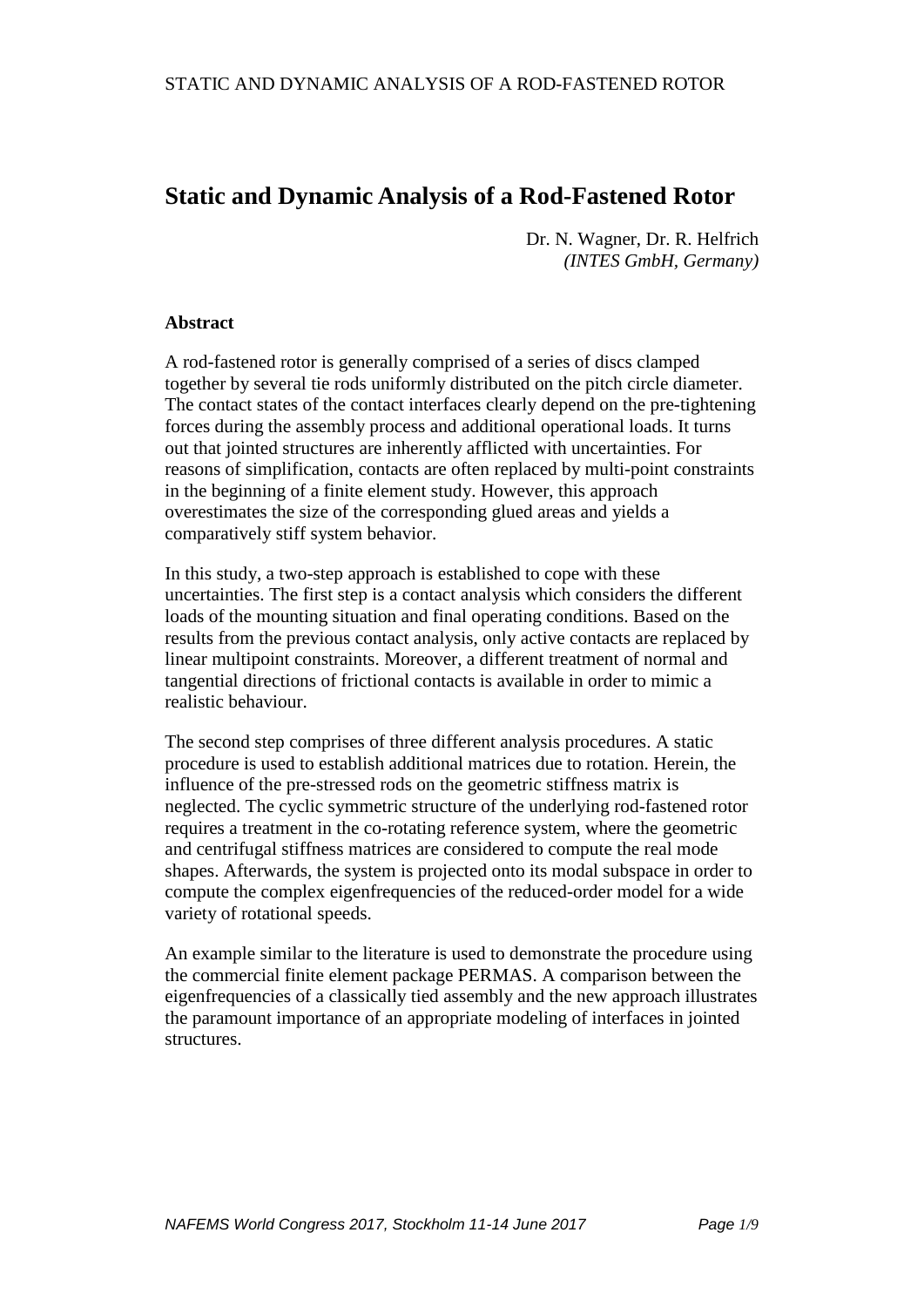## **1. Introduction**

An area of increasing importance over recent years has been the consideration of pre-stress effects on the dynamic behaviour of structures such as laminated rotors [6] and tie-rod/tie-bolt rotors [5,10,23]. Three different finite element beam models for laminated rotor cores in electrical machines are analysed and validated by comparing the first non-rotating natural frequencies under freefree support conditions with experimental results of a modal analysis for nine different rotors in [Santos2013]. Spindles are the most important components of machine tools. The influence of the press fit on the dynamic behaviour of a rotor shaft assembly is discussed in [1, 2]. Interference fits can be calculated in two different ways in PERMAS; by a contact analysis and a newly developed method, where a permanent coupling is used. Dynamic characteristics of joints in aero-engine rotor systems are analysed in [13]. The steady-state thermomechanical analysis of a four-disc rod fastened turbine rotor is examined in [25].A rod-fastening rotor supported by ball bearings is discussed in [18]. The identification of constitutive properties of a laminated rotor at rest are investigated in [7, 8]. Centrifugal effects on a prestressed laminated rotor are analyzed in [9]. Uncertainties in rotor dynamic analyses are mentioned in [17]. The effect of core stiffness on critical speeds is studied in [14]. Beam finite element models [7, 8, 12, 17, 24] are used in almost all of the early publications, whereas nowadays solid elements are used in [3, 11, 20, 21, 22] and the current study. Bolted rotors with curvic couplings are analysed under various viewpoints, such as stress distribution, contact status, and tightening method to achieve a uniform clamp force in a series of papers [20, 21, 22].

## **2. Example**

The finite element model (Fig. 1) of the rod-fastened rotor is based on a recent example used in [3]. It consists of six discs, an after shaft, a forward shaft and twelve 12 tie rods which are uniformly distributed on the pitch circle diameter. The rotor is elastically supported by two isotropic bearings at both ends of the shaft. However, the elastic bearings are replaced by fixed supports in the numerical studies, for simplicity. The finite element model consists of 206940 hexahedral, 25224 pentahedral elements and 297179 nodes. 23 contacts and 12 pretension definitions are contained in the model. A constant friction coefficient  $\mu$ =0.1 is used.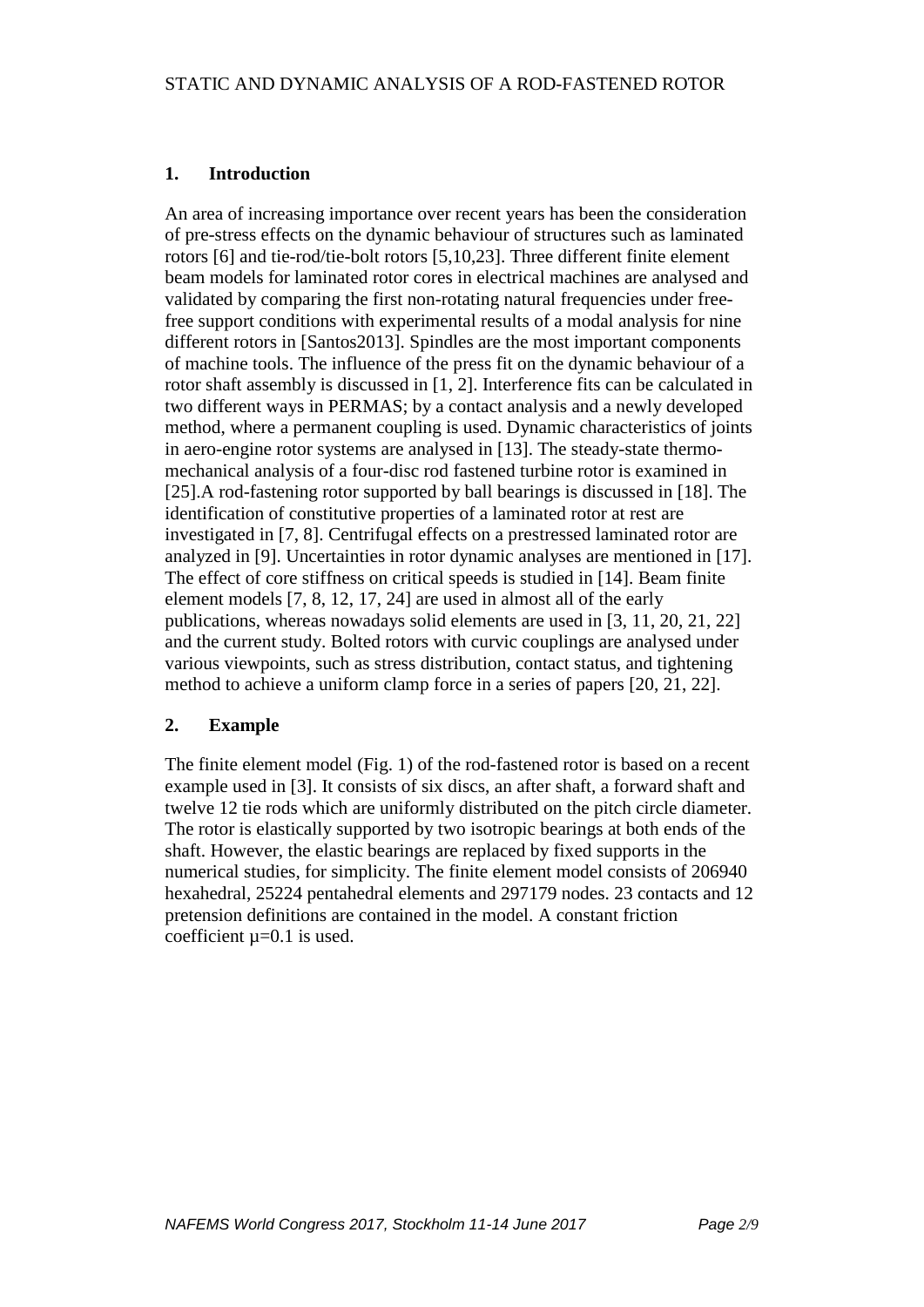

*Figure 1: Finite element model of the rod-fastened rotor.*

Several surface to surfnode contacts are defined between consecutive discs and support discs. A uniform pre-tightening force is applied to all tie rods. The first step is a static analysis. Contact and pretension definitions are supported by own wizards in VisPER (Visual PERMAS) [27]. Possible rigid body modes of the rod-fastened rotor assembly are detected by the so-called RBM assistant. As soon as the definition of contacts is complete, the RBM assistant may be used to define an elastic support of the contact bodies. In order to perform a subsequent modal analysis of the rotor, the contacts have to be linearized by using general multipoint constraints. Based on the results from the previous contact analysis, only active contacts are automatically replaced by linear multipoint constraints. Moreover, a different treatment of normal and tangential directions of frictional contacts is available in order to mimic a realistic behaviour. A further kind of fuzziness can be introduced here by using the current contact pressure value. Once the actual contact pressure exceeds a certain threshold a multipoint constraint is introduced. On that basis, a modal analysis is performed to compute the eigenfrequencies of the rotor at standstill. The influence of varying pretightening forces (10, 40 and 80 kN) on the real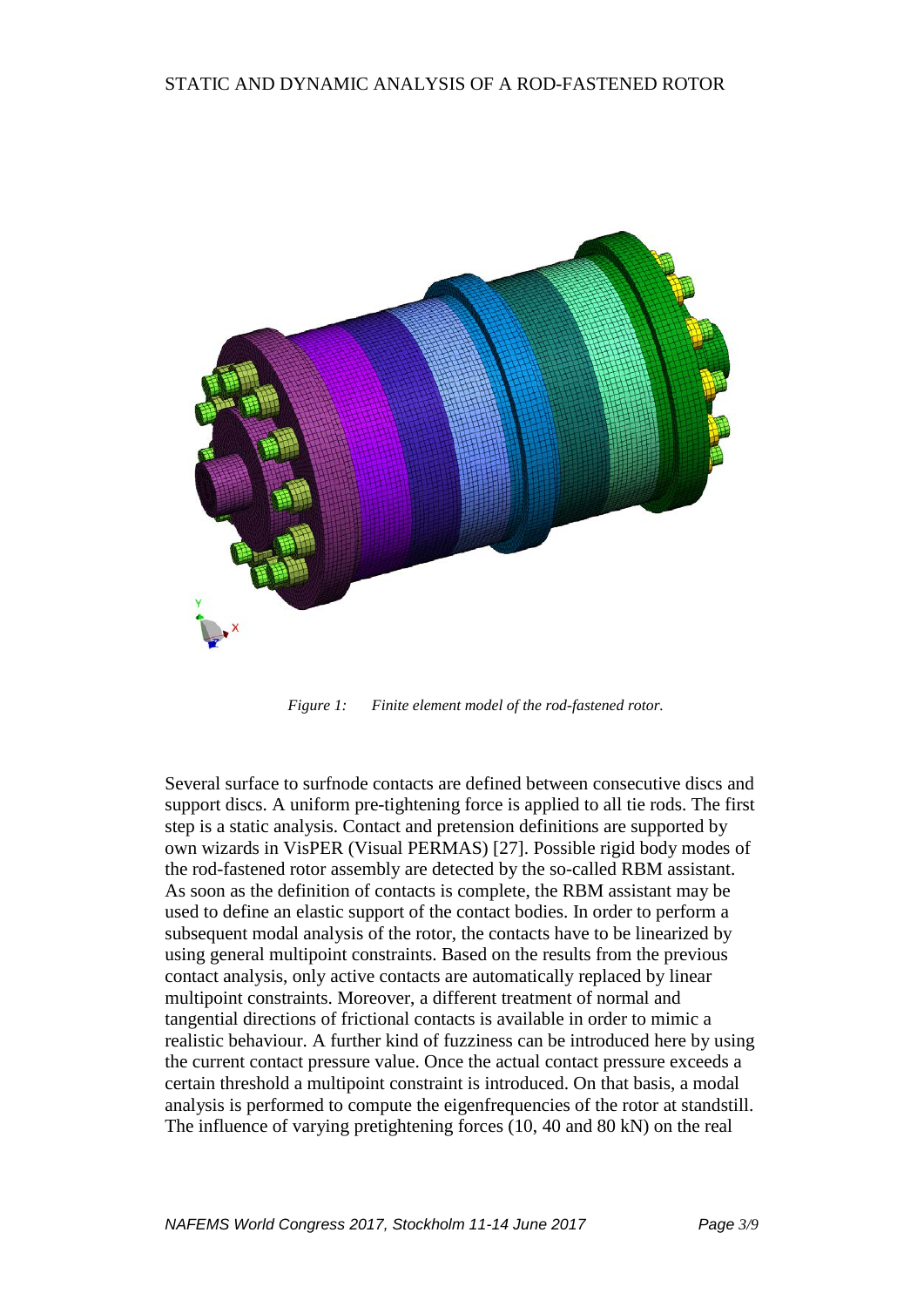### STATIC AND DYNAMIC ANALYSIS OF A ROD-FASTENED ROTOR

eigenfrequencies of the rod-fastened rotor at standstill is illustrated in Fig. 2. The 24 local (bending) modes (2-25) are mainly dominated by the 12 tie-rods, whereas modes 1, 26, 27 and 28 are global modes of the rod-fastened rotor. Overall it turns out that the local modes are more sensitive to a variation of the pretension loads if the vertical distance between varicoloured points in the scatter plot is considered. So called caso files, which contain information of the contact status can be used in PERMAS to accelerate the contact iteration of subsequent runs [26, 28].



*Figure 2: Eigenfrequencies for varying pretension forces.*

Unbalanced pretightening forces induced by bolt loosening [11] of a single bolt or a group of bolts will certainly influence the static and dynamic behavior of the rotor. In this study, bolt failure is simulated by a low pretension force. Only a few modes are affected by the simulated bold failure as illustrated in Fig. 3. A maximum deviation of 12 % is observed. It would be interesting to find out, if this observation could be confirmed by experimental modal analysis.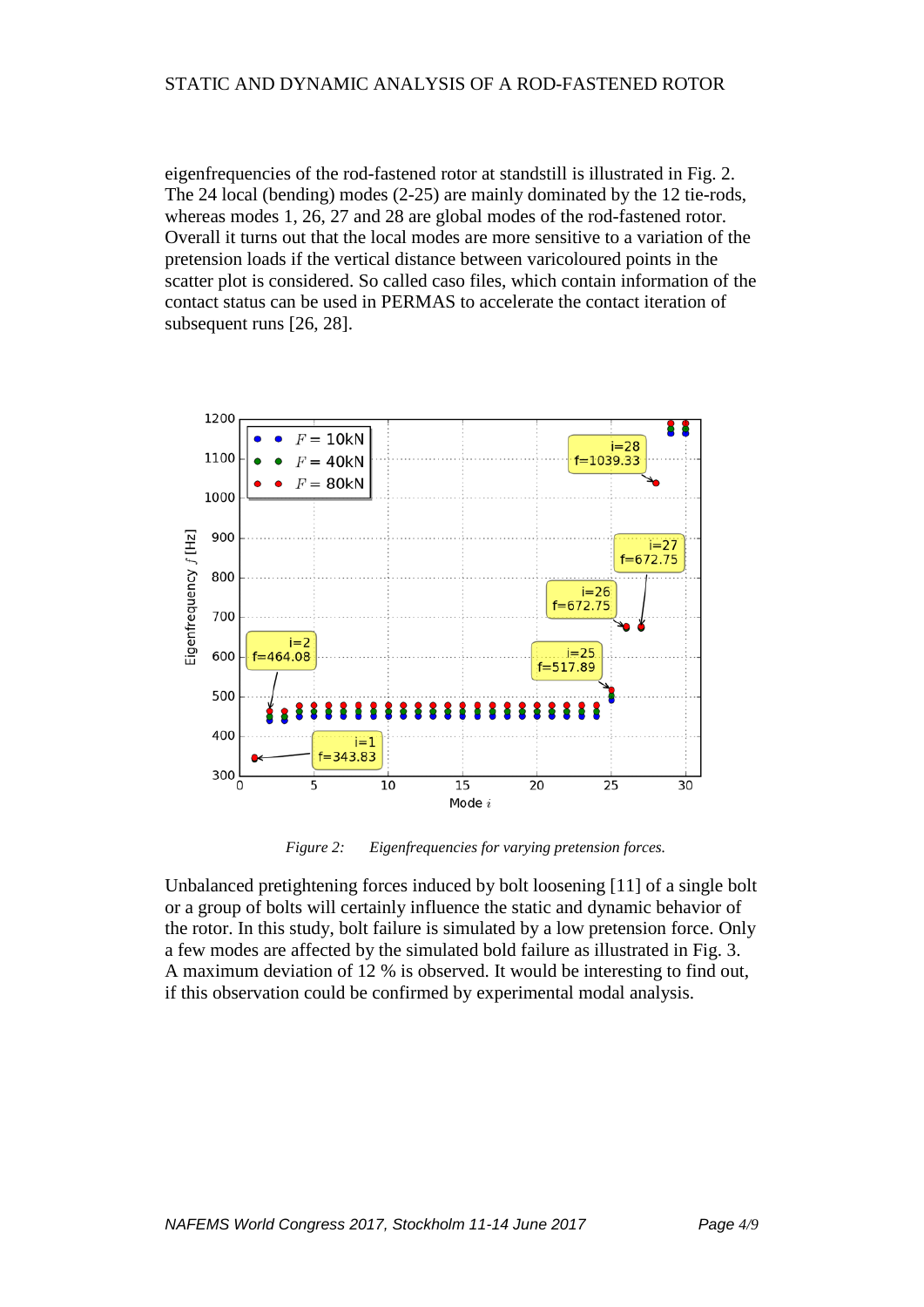

*Figure 3: Eigenfrequency deviation between a rod-fastened rotor with uniform pretightening force (10* [kN]*) versus a system with a local loss of pretension load in one rod*

Secondly, the real eigenfrequencies are computed for a reference rotational speed taken into account additional matrices due to rotation, i.e. geometric and centrifugal stiffness. Since the rod-fastened rotor is a cyclic symmetric structure, we have to use a co-rotating reference system. The contribution of pretightening forces to the geometric stiffness matrix is neglected in this case. As a consequence, this means that only inertia loads are applied to the rodfastened rotor to compute the geometrical stiffness matrix. Afterwards the real eigenvectors are used to transform and project the equations of motion into modal space. The complex eigenvalue problem is repeatedly solved for the reduced order model for different rotational speeds in consideration of the Coriolis matrix to obtain the Campbell diagram (Fig. 4) of the underlying system.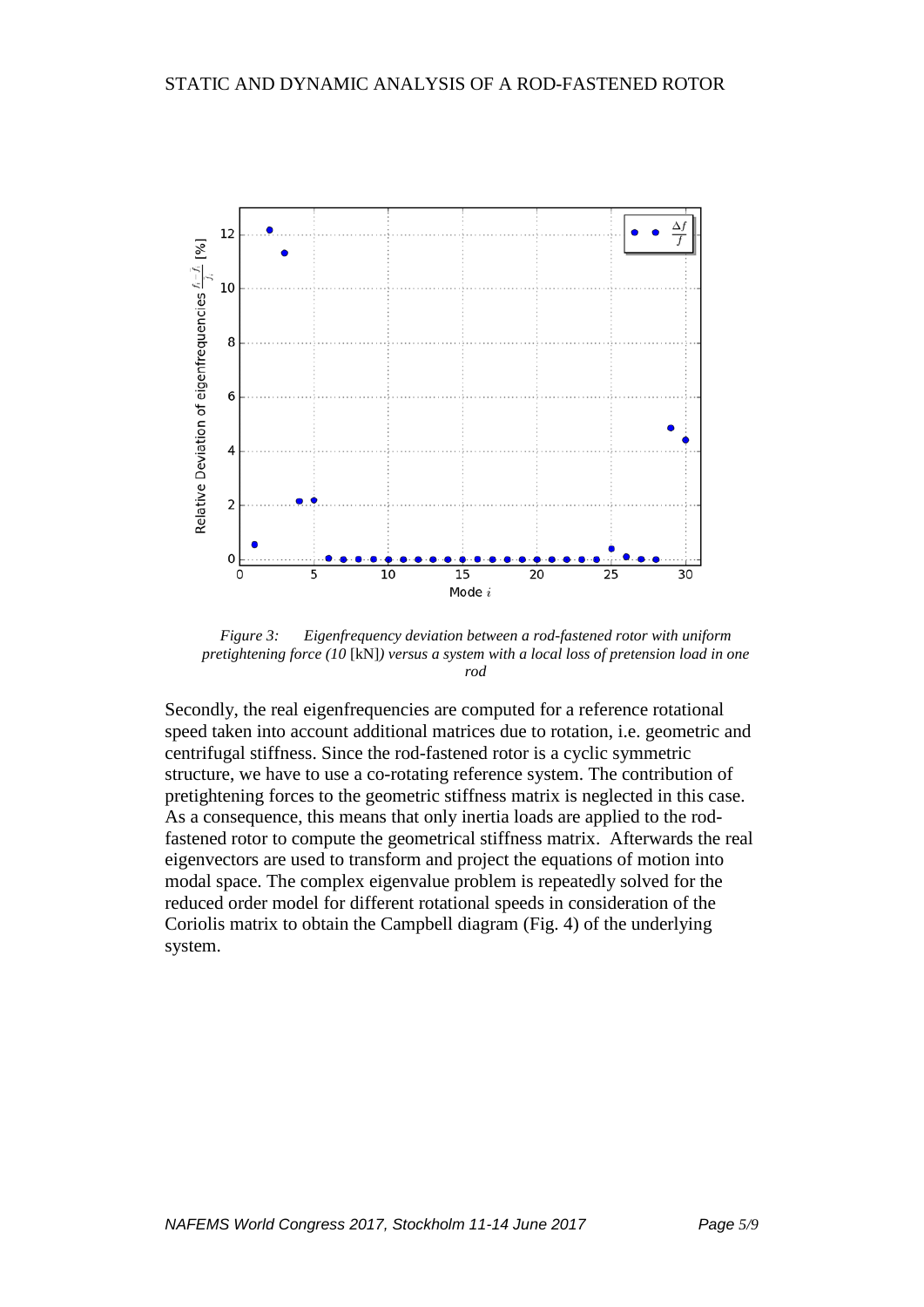

*Figure 4: Campbell diagram of the rod-fastened rotor*

### **3. Acknowledgements**

The authors are grateful to Oguzhan Yalcin (Hochschule Esslingen) for providing us with the CAD model and our colleague Jens Müller for the finite element mesh of the rod-fastened rotor.

### **4. Conclusions**

A two-step procedure for the computation of the dynamic behaviour of a rodfastened rotor is presented. At the beginning a contact analysis is conducted under the consideration of pre-tightening loads. The usage of a detailed threedimensional solid finite element model ensures a more realistic description of the contact zones of laminated rotors compared to simplified beam models. The proposed approach for treating rod-fastened rotors is able to predict the pretightening effect on the static and dynamic behaviour in the early development stage. In addition it is worthwile considering how the findings could be used to optimize prestressed structures.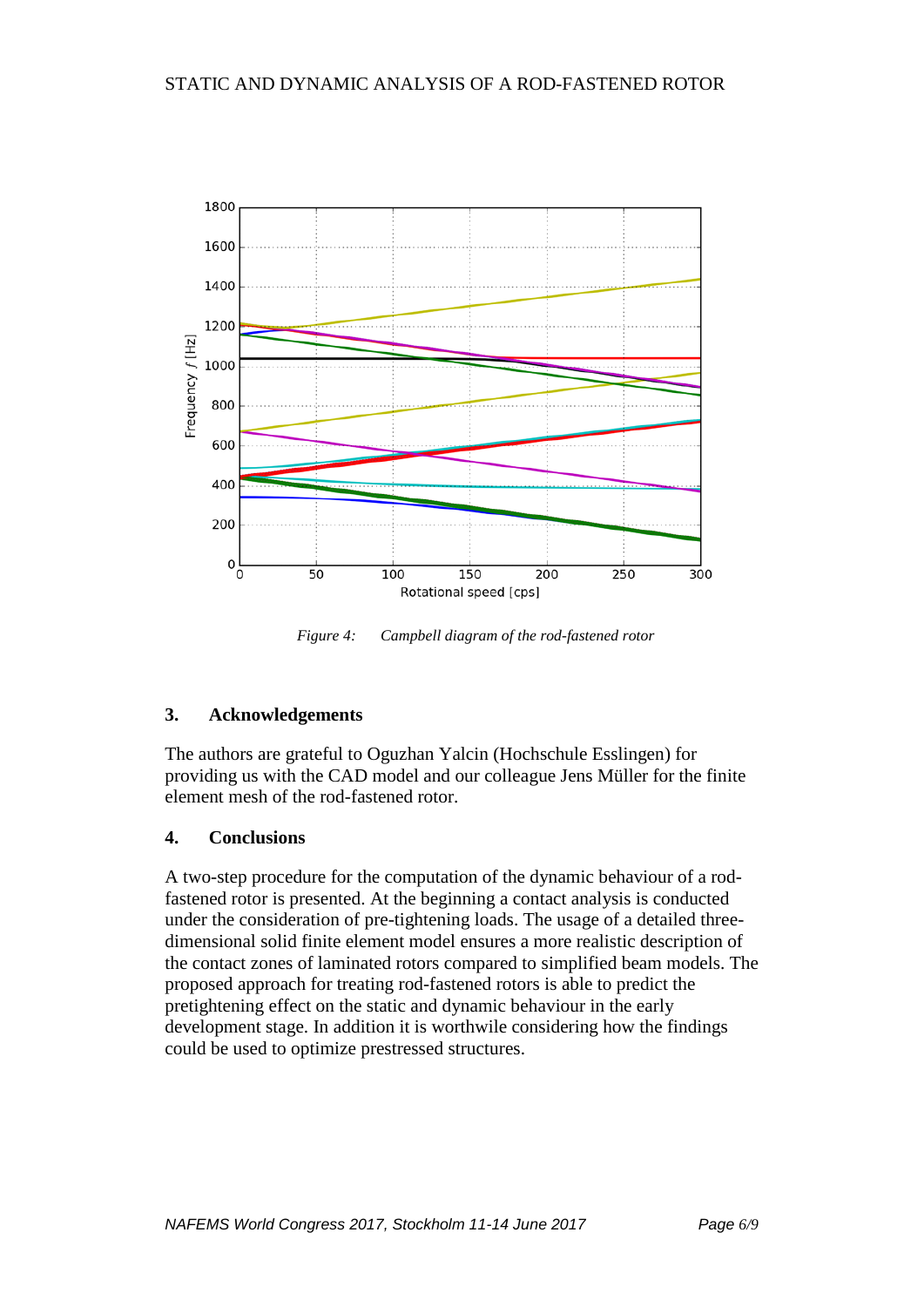## **5. References**

[1] S.-Y. Chen, C. Kung, J.-C. Hsu (2011). Dynamic analysis of a rotary hollow shaft with hot-fit part using contact elements with friction, Transactions of the Canadian Society of Mechanical Engineering, Vol. 35, pp. 461—474

[2] S.-Y. Chen (2012). An equivalent direct modeling of a rotary shaft with hot-fit components using contact element modal analysis results, Computers and Mathematics with Applications, Vol. 64, pp. 1093--1099

[3] J. Gao, Q. Yuan, P. Li, Z. Feng, H. Zhang, Z. Lv (2012) Effects of bending moments and pre-tightening forces on the flexural stiffness of contact interfaces in rod-fastened rotors, Journal of Engineering for Gas Turbines and Power, Vol. 134

[4] M. Isa, J.E.T. Penny, S.D. Garvey (2000). The dynamics of bolted and laminated rotors, 18th International Modal Analysis Conference, pp. 867--872

[5] J. E. Jam, F. Meisami, N. G. Nia, (2011), Vibration analysis of tie-rod/tiebolt rotors using FEM, International Journal of Engineering Science and Technology, Vol. 3, pp. 7292—7300

[6] Y.-C. Kim, K.-W. Kim (2006). Influence of lamination pressure upon the stiffness of laminated rotor, JSME International Journal Series C, Vol. 49, pp. 426--431

[7] G. Mogenier, N.-B. Thouraya, R. Dufour, L. Durantay, N. Barras (2011). Efficient model development for an assembled rotor of an induction motor using a condensed modal functional, Journal of Computational and Nonlinear Dynamics, Vol. 6

[8] G. Mogenier, N.-B. Thouraya, R. Dufour, L. Durantay, N. Barras (2010). Identification of constitutive properties of a laminated rotor at rest through a condensed modal functional, Mecanique & Industries, Vol. 11, pp. 309-326

[9] G. Mogenier, T. Baranger, R. Dufour, F. Besso, L. Durantay (2011). Nonlinear centrifugal effects on a prestressed laminated rotor, Vol. 46, pp. 1466--1491

[10] H. Peng, Z. Liu, G. Wang, M. Zhang, (2011), Rotor dynamic analysis of tie-bolt fastened rotor based on elastic-plastic contact, Proceedings of ASME Turbo Expo, June 6-10, Vancouver, British Columbia, Canada

[11] Z. Qin, Q. Han, F. Chu (2016). Bolt loosening at rotating joint interface and its influence on rotor dynamics, Engineering Failure Analysis, Vol. 59, pp. 456--466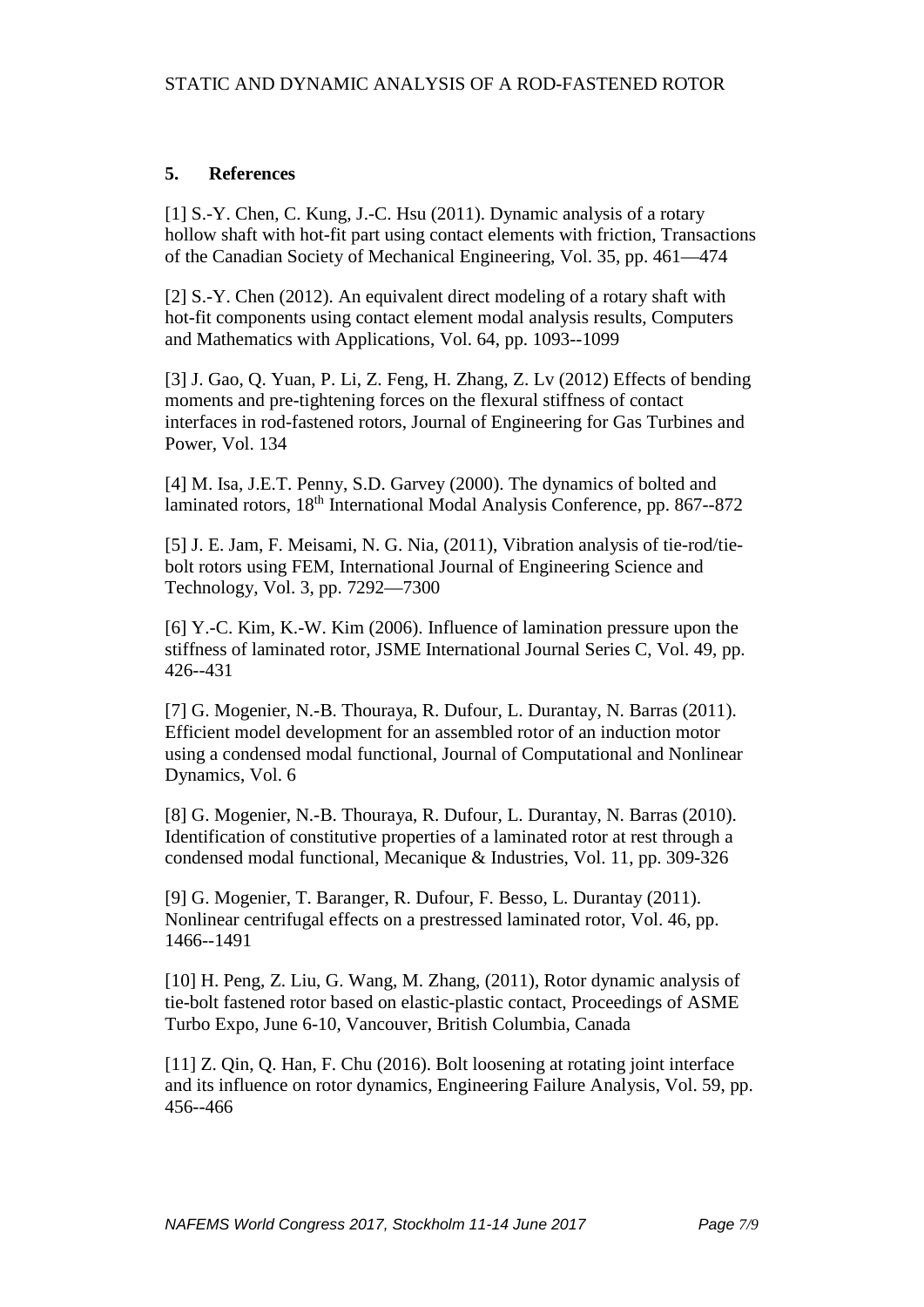### STATIC AND DYNAMIC ANALYSIS OF A ROD-FASTENED ROTOR

[12] H. L. V. Santos, M. A. Luersen, C. A. Bavastri (2013). Experimental evaluation of numerical models to represent the stiffness of laminated rotor cores in electrical machines, Journal of Engineering Science and Technology, Vol. 8, pp. 457--471

[13] L. Shuguo, M. Yanhong, Z. Dayi, H. Jie (2012). Studies on dynamic characteristics of the joint in the aero-engine rotor system, Mechanical Systems and Signal Processing, Vol. 29, pp. 120—136

[14] S. Singhal, K. V. Singh, A. Hyder (2011). Effect of laminated core on rotor mode shape of large high speed induction motor, Electric Machines & Drives Conference, 15-18 May 2011, IEEE

[15] Z. Qin, Q. Han, F. Chu, (2016), Bolt loosening at rotating joint interface and its influence on rotor dynamics, Engineering Failure Analysis, Vol. 59, pp. 456—466

[16] K. Xia, Y. Sun, D. Hong, J. Guo, X. Kang (2016). Effects of contact interfaces on rotor dynamic characteristics of heavy-duty gas turbine generator set, Proceedings of 2016 IEEE, International Conference on Mechatronics and Automation, August 7-10, Harbin, China

[17] M. Yanhong, L. Zhichao, C. Meng, H. Jie (2013). Interval analysis of rotor dynamic response with uncertain parameters, Journal of Sound and Vibration, Vol. 332, pp. 3869--3880

[18] J. Yi, H. Liu, Yi Liu, M. Jing, (2015), Global nonlinear dynamic characteristics of rod-fastening rotor supported by ball bearings, Proc. IMechE Part K: J. Multibody Dynamics, Vol. 229, pp. 208-222

[19] Q. Yuan, J. Gao, P. Li (2014). Nonlinear Dynamics of the rod-fastened Jeffcott Rotor, Journal of Vibration and Acoustics, Vol. 136

[20] S. Yuan, Y. Zhang, Y. Zhang, X. Jiang (2010). Stress distribution and contact status analysis of a bolted rotor with curvic couplings. Proc. IMechE, Part C: J. Mechanical Engineering Science, Vol. 224, pp. 1815--1829

[21] S. Yuan, Y. Zhang, Y. Fan, Y. Zhang (2016). A method to achieve uniform clamp force in a bolted rotor with curvic couplings, Proc. IMechE Part E, J. Process Mechanical Engineering, Vol. 230, pp. 335-344

[22] S. Yuan, Y. Zhang, Y. Zhu (2015). Influence of thin-wall structure on stress distribution of curvic couplings, Journal of Theoretical and Applied Mechanics, Vol. 45, pp. 37--52